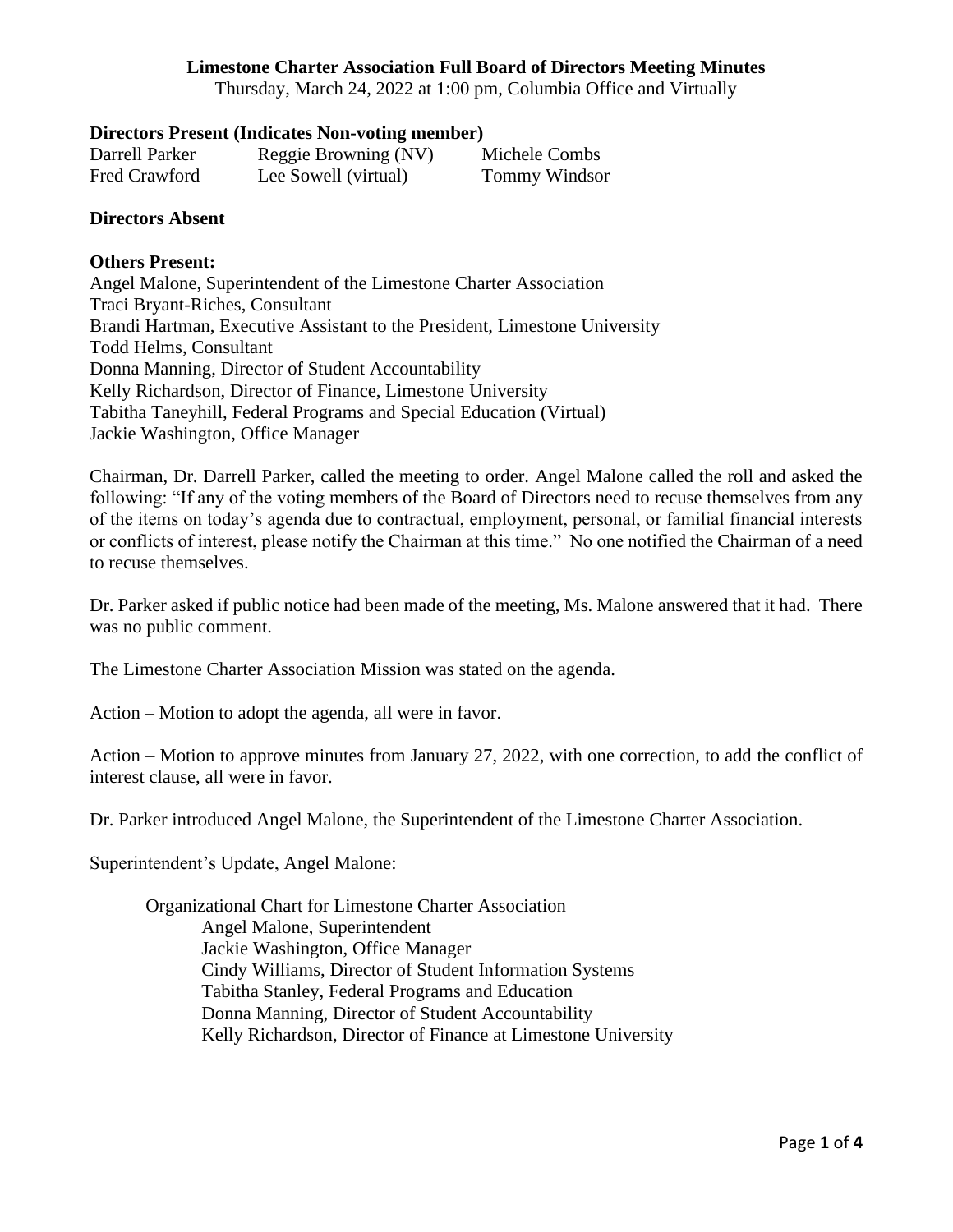Thursday, March 24, 2022 at 1:00 pm, Columbia Office and Virtually

Nine Schools Approved for Transfer to Limestone University

- Coastal Leadership Academy
- Gates School
- Horse Creek Academy
- Oceanside Collegiate Academy
- Legion Collegiate Academy
- Charleston Advancement Academy
- East Link Academy
- Orangeburg High School for Health Professions
- The Palmetto School

New School Applications

- Seventeen letters of intent were received
- Seven of those entities applied to LCA
	- o Two that applied withdrew their application prior to an official hearing
	- o Five schools presented to the Board, they are listed below under New School Applicant **Hearings** 
		- Four were approved with conditions
		- One was fully approved

The Public Charter School Alliance Conference will be April 26 and 27, 2022. The staff from Limestone Charter Association will attend.

New School Applicant Hearings:

## **Global Academy of South Carolina Presentation**

Action motion to accept Global Academy of South Carolina to the Limestone Charter Association, with the conditions listed below, all were in favor.

## **CONDITIONS**

- Spanish is less defined.
- Could use more research to back up the Spanish.
- Fix typos where FL exists in the application.
- Need to assign the committee chair to a SC person as opposed to a FL person.
- Need to define the reporting line better. If the board hires the CEO and the Principal, it has two employees which does not work well in general. Discussed in meeting that the board should have one employee and all others report to the CEO/Principal which ever you choose to call them.
- This section mirrors the board section concerning the reporting line.
- The CEO's evaluation needs to be expanded.
- Grievance Procedure is missing from the narrative.
- Lottery section needs to be rewritten to match SC law.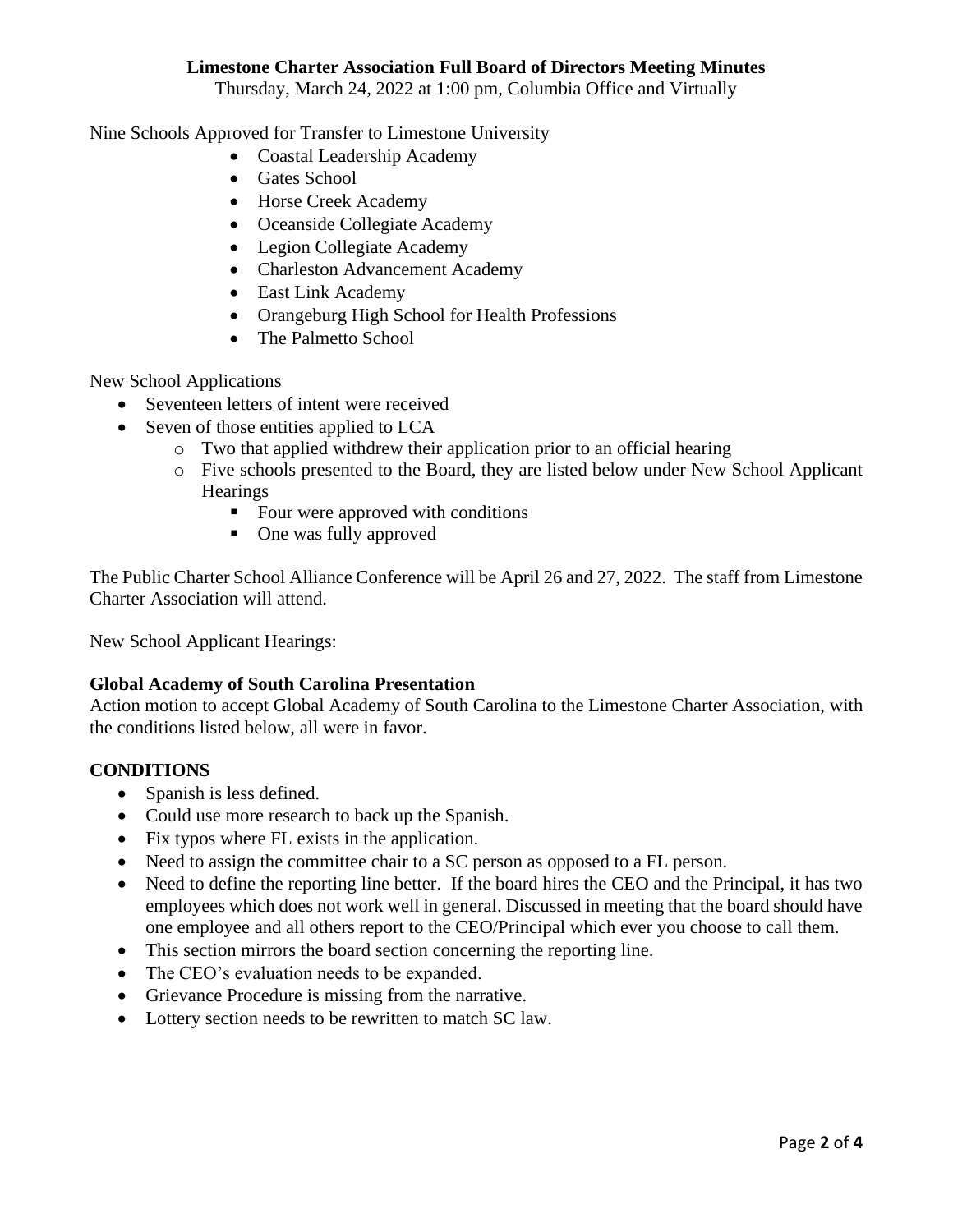Thursday, March 24, 2022 at 1:00 pm, Columbia Office and Virtually

## **Summerville Prep Presentation**

Action motion to accept Summerville Prep to the Limestone Charter Association, all were in favor.

## **Goucher Charter Academy Presentation**

Action motion to accept Goucher Charter Academy to the Limestone Charter Association, with the conditions listed below, all were in favor.

## **CONDITIONS**

- More information about serving ELL students is needed.
- Board Governance and the election of board members should be expanded.
- Principal's evaluation section needs more detail
- Teacher evaluation is weak.
- Lottery does not meet the state law requirements
- More information concerning the effectiveness of Core Knowledge

#### **Atlantic Collegiate Academy Presentation**

Action motion to accept Atlantic Collegiate Academy to the Limestone Charter Association, with the following conditions listed below, all were in favor.

## **CONDITIONS**

- Lacking adequate documentation for support for enrollment.
- Planning committee lacking a teacher.
- Planning committee has a lack of understanding of the contract with EMO.
- Revised EMO contract with reasonable termination provisions for both employees and the school from the EMO.
- Limited financial documents submitted (only a balance sheet).
- Statement to clarify the incorrect verbal information provided at the  $3/26/22$  LCA Board Meeting indicating that the principal works for the committee and not the management company.

#### **Fine Arts Preparatory School Presentation**

Action motion to accept Fine Arts Preparatory School to the Limestone Charter Association, with the conditions listed below, all were in favor.

#### **CONDITIONS**

- The honors 20% is not clear on what constitutes the formula for the cut off from year to year.
- The MTSS program goes both ways for Special Ed and GT.
- Structure is grandiose for a new school. They need to prioritize their services.
- The positions names are confusing and are based on a university system instead of K12
- May want to rethink PADEPP unless the school is willing to send someone to training
- There are a couple of issues that the school has mistakenly said would go to the authorizer that actually stays with the board or operational things that do not go to the board.
- Asking for items prior to the lottery that will need to be moved post offer of a seat